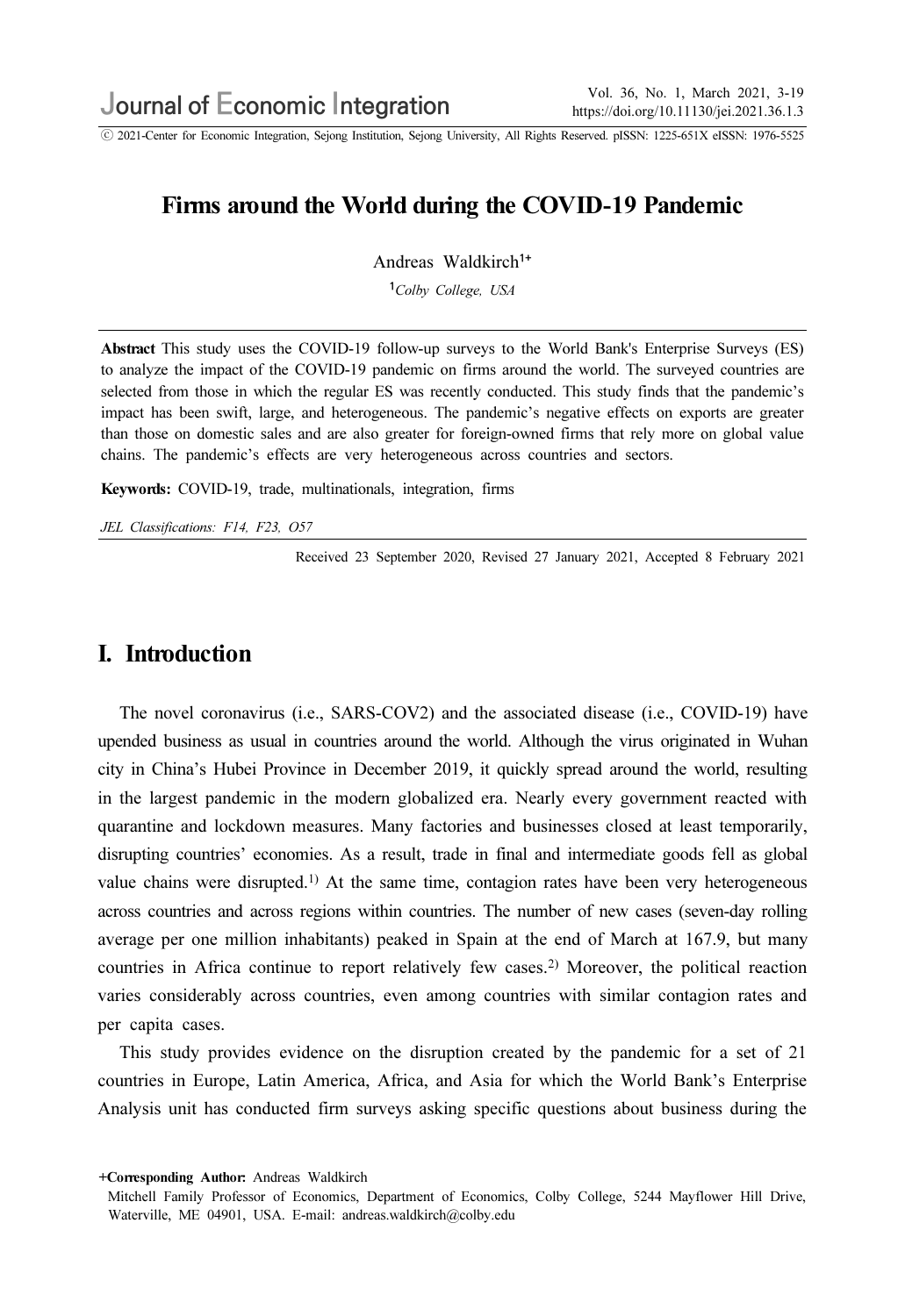COVID-19 pandemic. The surveys follow up on recently conducted regular Enterprise Surveys (ES), and thus allow comparisons to 'normal times', although some questions in the COVID-19 surveys were also asked retrospectively. These surveys could be conducted quickly because a representative sample with contact information was readily available for those countries. First, it was ascertained whether an establishment remained open or had permanently or temporarily shut down. For those open or temporarily shut-down, questions were asked about the pandemic's effects on a range of indicators. These include the impact on sales, purchases of inputs, employment, the firm's financial situation, online sales, and remote work, among others. The survey distinguished between national sales and export sales. These indicators are also included in the baseline regular surveys.

This study also investigates whether foreign-owned firms are faring differently from domestically owned firms. On the one hand, multinational companies may be better able to weather the storm, as they are more financially stable or have access to multiple sources of inputs, thereby minimizing disruptions to the supply chain. On the other hand, these firms may also be exposed to the pandemic's impacts on a larger scale, in multiple countries, and at different times given the differential timing of the virus's spread and mandated quarantines and shutdowns in different countries. Moreover, multinationals tend to produce goods whose demand is especially sensitive to economic conditions, and, thus may see a greater reduction in demand (Markusen, 2002, p. 13).

Using the data from the baseline and COVID-19 follow-up surveys from the ES, this study provides a snapshot of the disruption caused by the pandemic across countries. The first few waves of interviews were concluded by the middle of August 2020, and the data were made available shortly thereafter. Although more surveys are being implemented or are planned for the future, the data used in this study come from 21 countries in Europe (including Russia), Africa, Latin America, and Asia.

The analysis reveals that the pandemic has indeed had a large impact across countries. More than half of all firms close at least temporarily. Sales decrease for the vast majority of firms. Export sales decrease more than national sales and foreign-owned firms, which are more interconnected with the world economy, are disproportionately affected. At the same time, there is considerable heterogeneity across countries and sectors.

<sup>1)</sup> The World Trade Organization expects world merchandise trade to fall by 13 to 32 percent in 2020 owing to the pandemic. Preliminary figures indicate that trade fell by 18.5 percent in the second quarter of 2020 from the previous year but declined by a smaller percentage in the third quarter. However, with new quarantines and lockdowns following the second wave in late 2020 and early 2021, no recovery is expected soon (wto.org).

<sup>2)</sup> These numbers, in both absolute and comparative terms, should be looked at with extreme caution. The availability of testing and the compilation of daily statistics varies widely across countries. Moreover, the impact on the economy and the prevalence of lockdowns or shutdowns may be more of a function of rising cases in other countries, as a country may shutter its economy as a preventative measure rather than as a reaction to a high number of cases detected domestically. For the source of these data, see the dashboard at ft.com/covid19.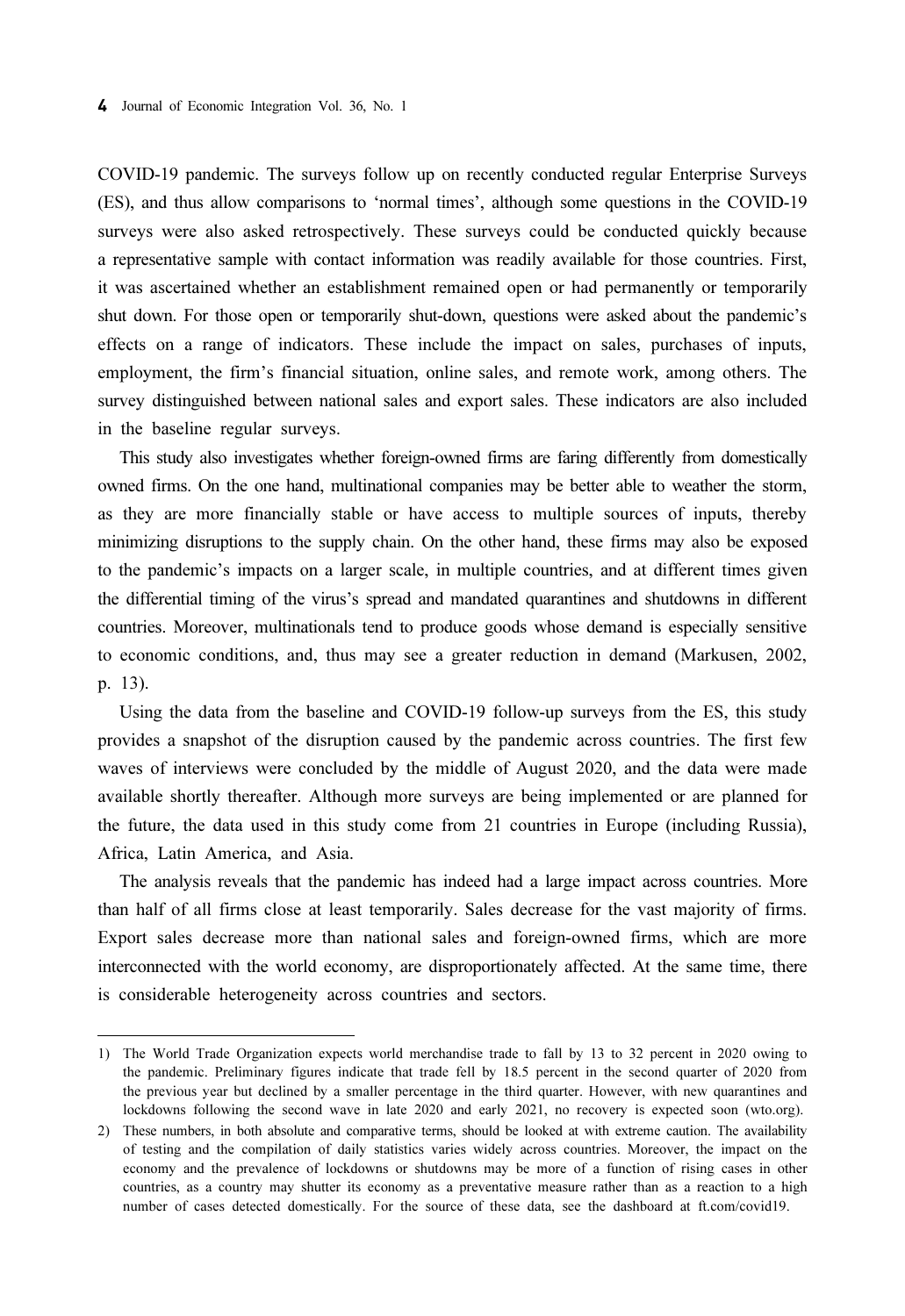The next section provides more details about the ES, and Section 3 describes the results of the analysis. Section 4 concludes.

### II. Data

The data were collected by the World Bank's ES unit. The World Bank has conducted surveys of individual establishments annually since 2002 and adds new data every year. Some of the surveys are focused on specific issues, such as the effects of the 2008–2009 financial crisis or micro-enterprises. Most, however, are designed to have representative samples that are stratified across industry, region and establishment size. The questionnaires that these surveys use have been standardized since at least 2005, which make the data comparable across countries.

From the beginning, the main purpose of the surveys was to gain a better understanding of the operations of firms in developing countries, especially the very poorest ones, and the obstacles that they are facing. For many countries, this information was simply unknown because no survey or census data were available. Many of the questions therefore ask about problems encountered in the operations of the business. These include limited or interrupted access to electricity, water, and telecommunications. The survey also asks about the (un-)availability of credit and relationships with government agencies and officials, such as whether a bribe must be paid to obtain certain licenses and the time it takes to export goods.

The questionnaires also ask about establishment characteristics that are useful for investigating other questions. These include the value of sales, employment, and export status, among others. It is also known whether an establishment is domestically or foreign-owned, although it does not provide information on the nationality of the foreign owner(s).3)

Special COVID-19 follow-up surveys to date (end of August 2020) have been conducted and data collected for 21 countries in Europe, including former Soviet Republics and Russia; Latin America; Africa; and Asia.<sup>4)</sup> Owing to resource limitations, the surveys were not administered at the same time in every country. The earliest survey (in Moldova) was concluded by the end of May, whereas the other surveys were concluded as late as August, with Mongolia's survey conducted entirely in August. Some questions refer to "the last full month before the survey", e.g., for sales, and compare to the same month in the previous year. Thus, although sales changes may be as early as April 2020 compared to April 2019 and as late as July

<sup>3)</sup> See the ES website (enterprisesurveys.org) for more information. The data are available for download to registered researchers.

<sup>4)</sup> The countries are Albania, Armenia, Chad, Cyprus, El Salvador, Georgia, Greece, Guatemala, Guinea, Honduras, Italy, Jordan, Moldova, Mongolia, Nicaragua, Niger, Russia, Slovenia, Togo, Zambia, and Zimbabwe. See Appendix Table A1 for the dates that the surveys were administered in each country and the number of domestic and foreign establishments surveyed.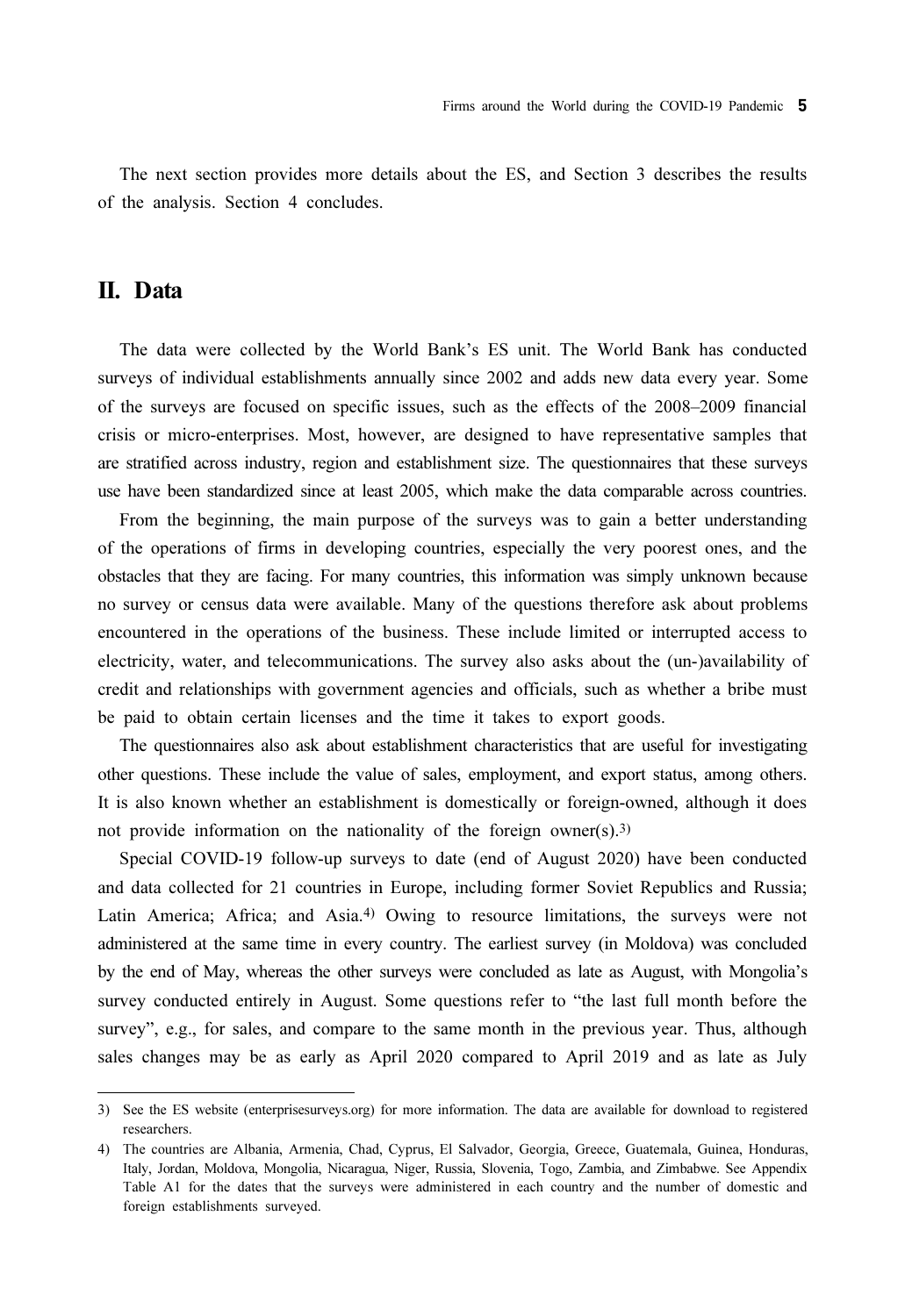2020 relative to July 2019, seasonal effects should not distort the results. It is of course also true that countries are at different stages of the pandemic at different times. These differences are roughly reflected in the timing of the surveys, with European countries being surveyed earlier and countries whose cases started rising later, such as Mongolia, being surveyed later. Table A1 shows the prevalence of COVID-19 cases on the day before the survey started and on the last day of the survey for each country. As discussed in footnote 1, however, one should not read too much into the differences in prevalence of cases at that point. Given the pandemic's spread and severity, which had become clear by March  $2020$ ,<sup>5)</sup> many countries took preventative measures affecting the economy even in the absence of a heavy domestic caseload in order to preclude the kind of large-scale issues facing countries hit hard early, such as Italy and Spain. This explanation may especially hold for countries with weak health systems, which is the case for several countries in the sample, who feared getting overwhelmed with patients in hospitals quickly and, thus, took drastic measures early on.

#### III. Data Analysis

This section documents the findings from the COVID-19 follow-up surveys, in some cases comparing the data to equivalent data from the last regular, pre-COVID-19 survey. Particular attention is paid to the effect on involvement with the world economy, such as those via exports, and effects on multinational versus domestic firms.

Before discussing the data on changes in the international integration of firms as a result of the pandemic, we first discuss some basic information on the impacts to businesses in the 21 countries analyzed in this study.6) Of the businesses that respond, 4.1 percent had closed permanently, and 11.8 percent are closed temporarily. However, of the businesses that remained open, 53.9 percent were temporarily closed at some point due to COVID-19, with a median closure time of six weeks. Figure 1a shows the distribution across industries.7) Industries are defined according to the United Nation's two-digit International Standard Industrial Classification system (ISIC Revision 3.1). After dropping sectors with fewer than ten firms, we have 25 sectors, 18 in manufacturing and seven are services sectors.8) One-third of hotels and restaurants are currently closed, and over 30 percent of those that are open were closed for at least some time.

<sup>5)</sup> The World Health Organization declared a global pandemic on March 11, 2020.

<sup>6)</sup> The establishments that are surveyed may be part of a larger firm, but they often are not. Over 80 percent of establishments report that they are not part of a larger firm. In the text, the terms "firm," "establishment," and "business" are used interchangeably.

<sup>7)</sup> Appendix Table A2 lists the industries and provides summary statistics, such as the number of domestic and foreign establishments, by sector.

<sup>8)</sup> The excluded sectors are tobacco and refined petroleum products.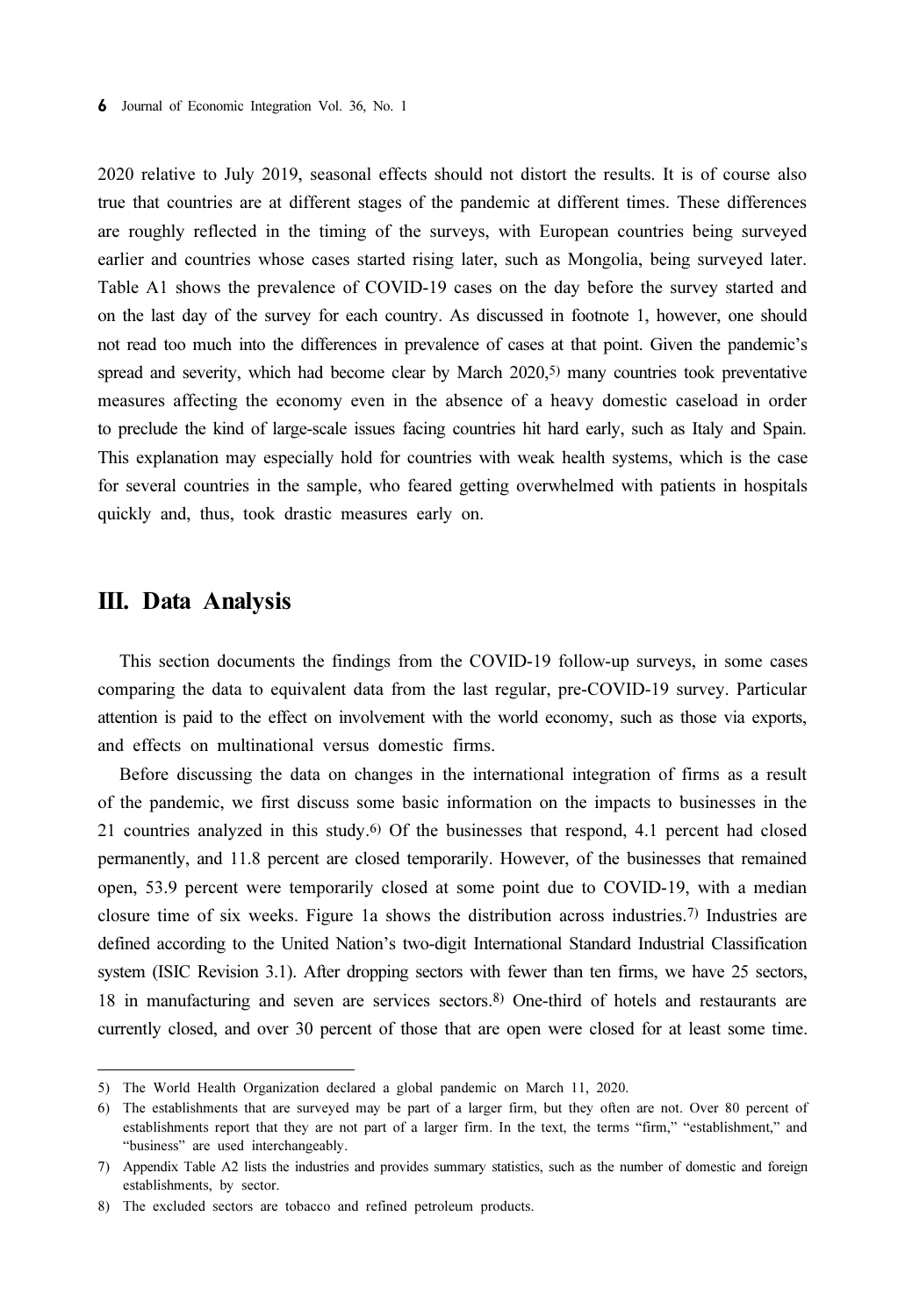Closure rates are highest in labor-intensive manufacturing such as garments, leather, and furniture, and lower in more skill- or capital-intensive manufacturing such as chemicals and machinery. Nevertheless, these data understate the true scope of affected firms, as a significant number of firms could no longer be contacted. While it cannot be determined whether the firms that could no longer be reached went out of business (and whether owing to the pandemic, or before) or simply moved without providing new contact information. However, it is worth noting that of 9,385 establishments that were in the last pre-COVID-19 survey, 6,091 or 64.9 percent responded and are currently open. A better measure may be to count those firms that were successfully contacted, 7,922 or 84.4 percent, a percentage close to those that answered the survey and are open.9)

The majority of businesses in the surveyed countries are small, with median employment of 19 prior to COVID-19.10) Some studies provide evidence on the incidence of small business closures as a result of the early quarantine orders and lockdowns. Using data from the United States' Current Population Survey (CPS), Fairlie (2020) finds that during the first three months of the pandemic, the number of active small business owners fell by 22 percent. In the ES data, businesses that are temporarily or permanently closed had just under 40 full-time employees on average prior to the pandemic (median: 11), whereas those that remain open had 91 full-time employees on average (median: 20), indicating that small businesses are significantly more likely to close than larger ones. Figure 1b shows the distribution of median employment across sectors for closed and open establishments. Except in the basic metals and recycling sectors, the closed businesses are smaller, often by a considerable margin.

Layoffs in firms still in business (permanently closed firms were not asked further questions) are limited. The average share of full-time workers employed at the end of the last month before the survey relative to the number of full-time workers at the end of 2019 is 0.91. 26.7 percent of firms report nonzero layoffs. In those firms, the median number of workers laid off is five. However, these numbers become more substantial when furloughed workers are considered as well. Nearly half of all firms furloughed someone, with a median of eight workers. In addition, there are a substantial number of firms that have furloughed more than 50 people, 12.5 percent, so that the average number of furloughed workers is nearly 30. The median number of workers in these firms is 17 (average: 63). Thus, the workforce reduction, including both laid-off and furloughed workers, has been rather large but partly temporary. Figure 2 shows the distribution of the median shares of both layoffs and furloughs across industries for firms with nonzero numbers of each. In all sectors except wood, the fraction of furloughed workers exceeds the fraction of laid-off workers. The three highest shares are in hotels and restaurants, furniture, and printing.

<sup>9)</sup> Of the successful contacts, 606, or 7.6 percent, refused to answer the follow-up survey.

<sup>10)</sup> Appendix Table A2 provides means and standard deviations. There is considerable skewness in the data owing to a few large firms, and, thus, the means tend to be much higher than the medians.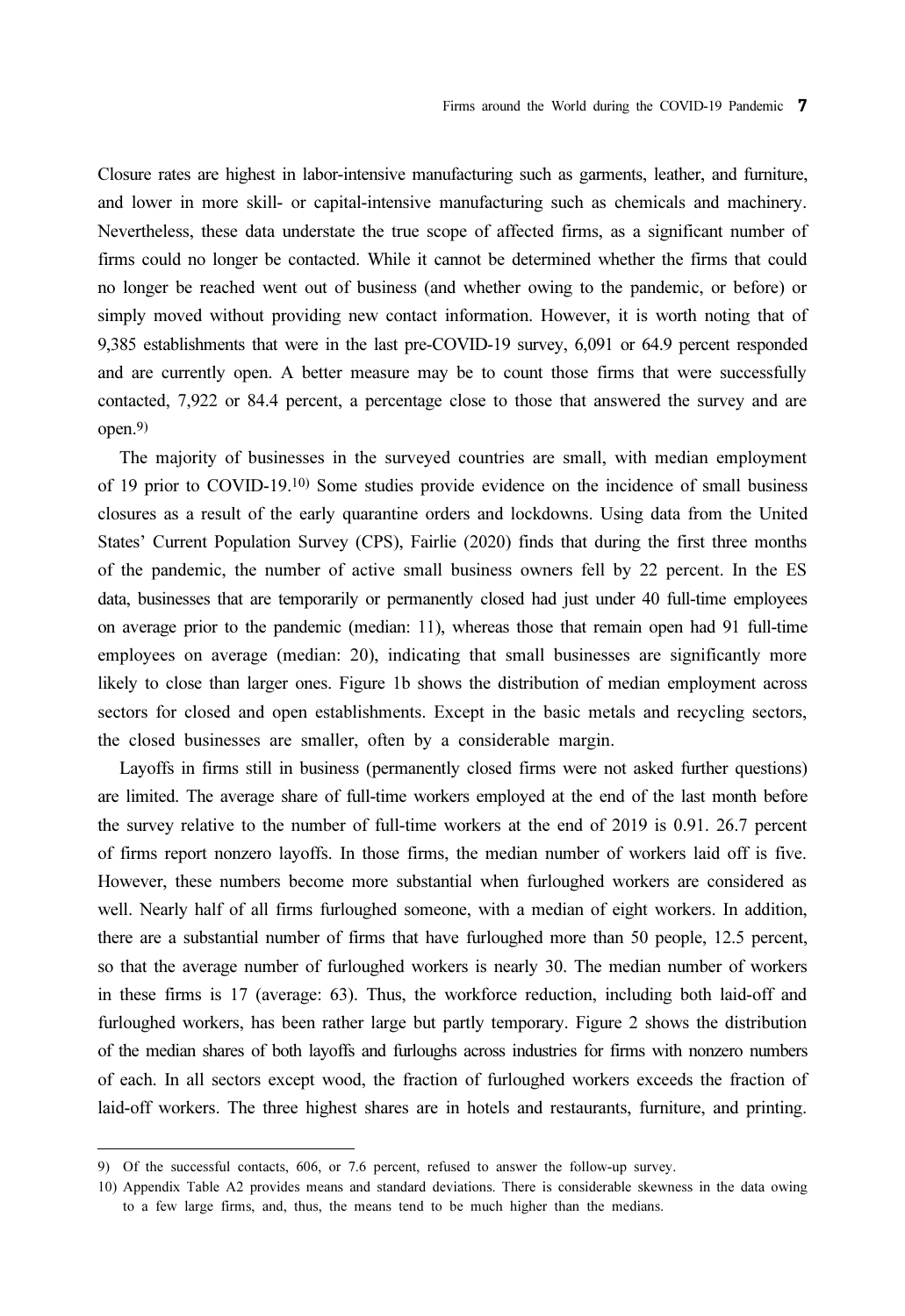

Figure 1a. Share of establishments that are currently closed and share of open establishments that closed temporarily

Notes. For each sector, the left bar shows the share of establishments that are closed (temporarily or permanently) at the time of the COVID-19 follow-up survey. The right bar shows the share of currently open establishments that temporarily closed at some point since the start of the pandemic.



Figure 1b. Median pre-COVID-19 employment of currently closed and currently open establishments

Notes. For each sector, the left bar shows the median employment of establishments that are closed (temporarily or permanently) at the time of the COVID-19 follow-up survey. The right bar shows the median employment of establishments that are currently open.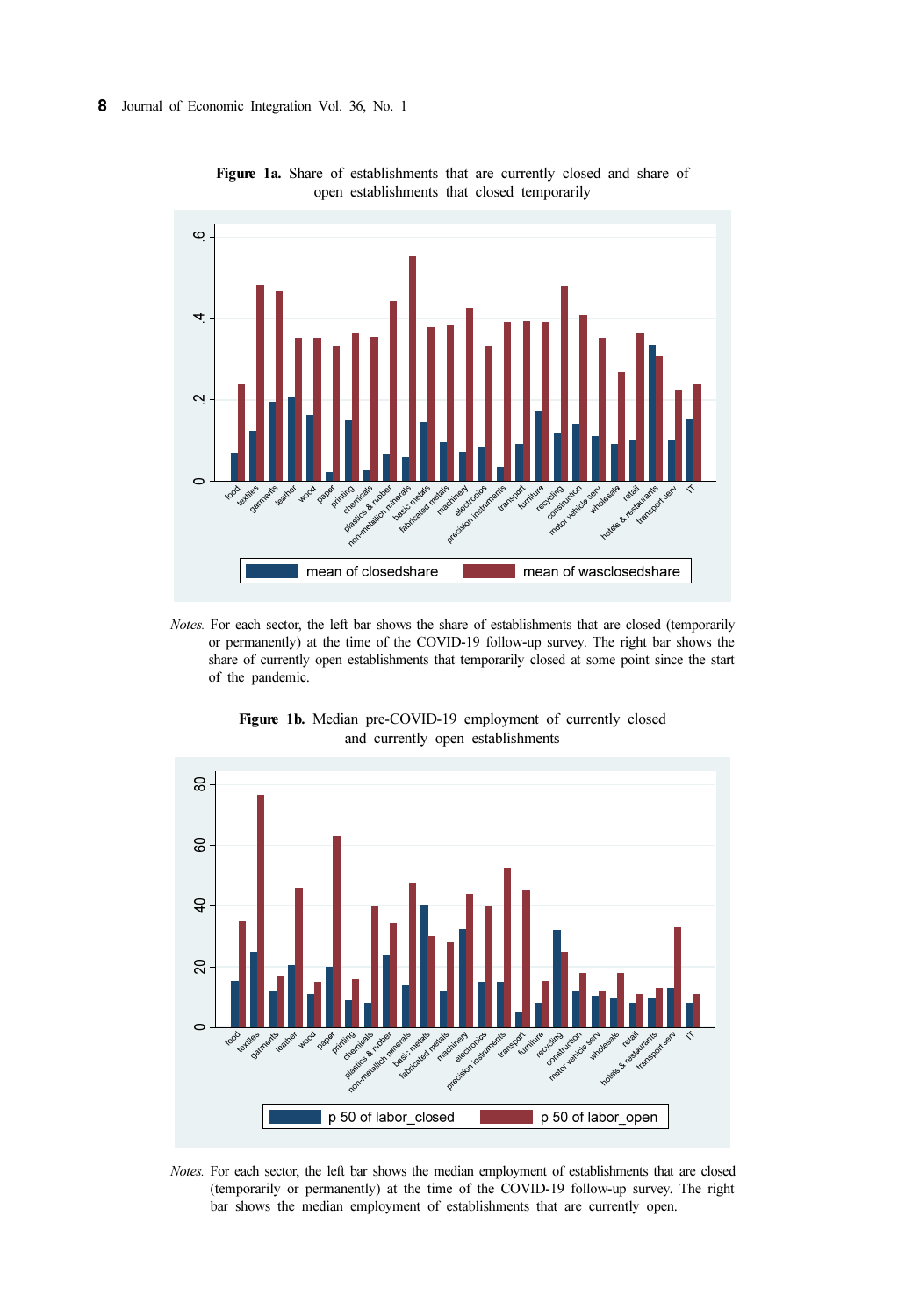Layoffs in firms still in business (permanently closed firms were not asked further questions) are limited. The average share of full-time workers employed at the end of the last month before the survey relative to the number of full-time workers at the end of 2019 is 0.91. 26.7 percent of firms report nonzero layoffs. In those firms, the median number of workers laid off is five. However, these numbers become more substantial when furloughed workers are considered as well. Nearly half of all firms furloughed someone, with a median of eight workers. In addition, there are a substantial number of firms that have furloughed more than 50 people, 12.5 percent, so that the average number of furloughed workers is nearly 30. The median number of workers in these firms is 17 (average: 63). Thus, the workforce reduction, including both laid-off and furloughed workers, has been rather large but partly temporary. Figure 2 shows the distribution of the median shares of both layoffs and furloughs across industries for firms with nonzero numbers of each. In all sectors except wood, the fraction of furloughed workers exceeds the fraction of laid-off workers. The three highest shares are in hotels and restaurants, furniture, and printing.





Notes. For each sector, the left bar shows the median fraction of laid-off workers, and the right bar shows the median fraction of furloughed workers, conditional on layoffs and furloughs, respectively, being nonzero.

There are several other interesting reactions to the pandemic, documented in Table 1a, separately for all firms and foreign firms only.<sup>11</sup>) 30.2 percent of businesses start or increase

<sup>11)</sup> In accordance with common international standards, e.g., those of the International Monetary Fund (IMF),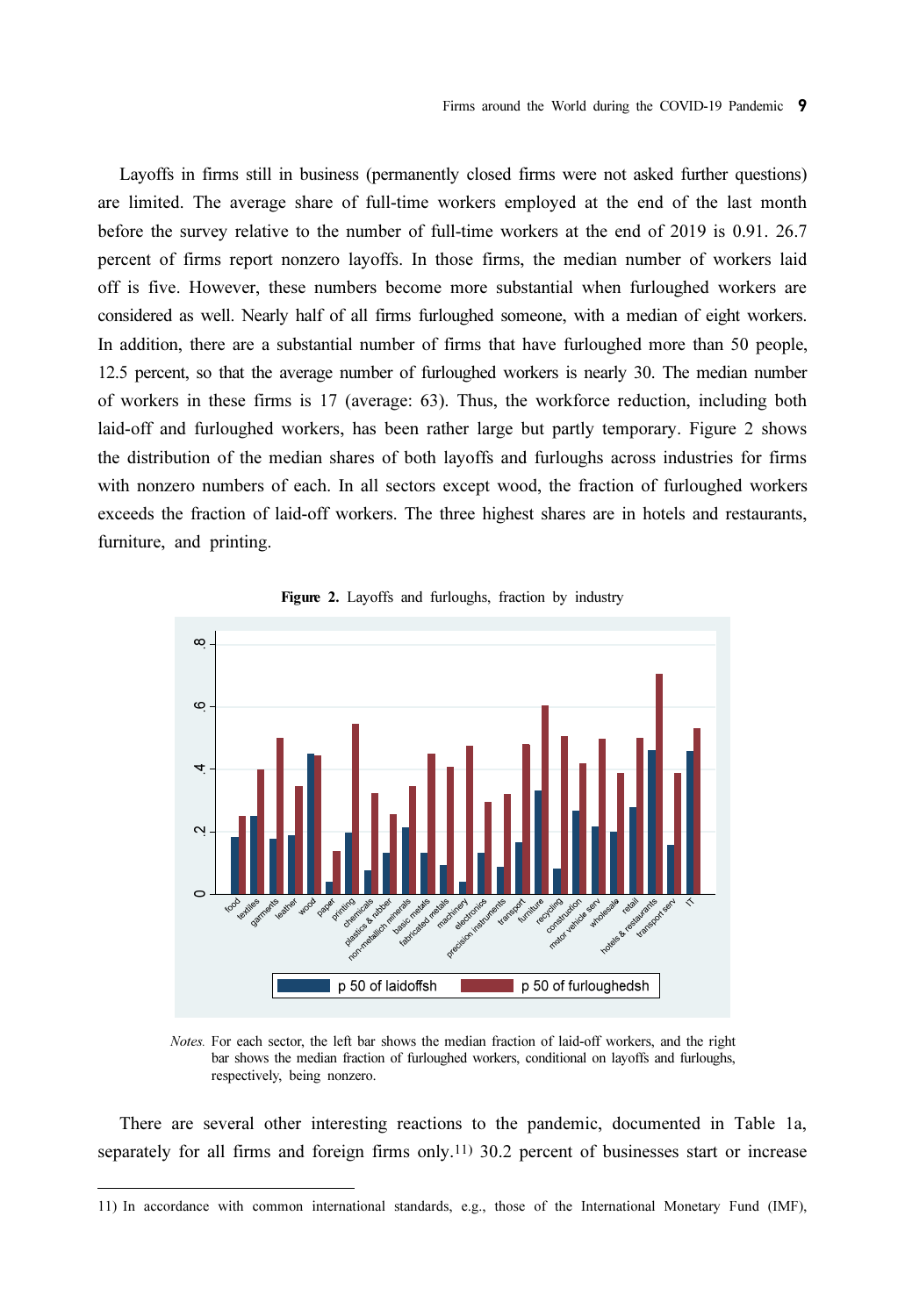business activity online, although the share of online sales is zero for more than two-thirds of all firms. 28.5 percent of firms start or increase delivery or carry-out of goods and services, with similar numbers for foreign firms. Even more firms start or increase remote work arrangements for their workforce, with 35.7 percent of all businesses and 47.5 percent of foreign-owned businesses reporting having done so. On average, 25.9 percent of workers in those are working remotely, with 30.9 percent of workers in foreign-owned firms working remotely.

|                                                                  | All firms | Foreign firms |
|------------------------------------------------------------------|-----------|---------------|
| Business activity online started or increased                    | 30.2      | 27.9          |
| Share of online sales $=$ zero                                   | 67.4      | 68.3          |
| Delivery or carry-out of goods and services started or increased | 28.5      | 26.3          |
| Remote work arrangements started or increased                    | 35.7      | 47.5          |
| Share of workers working remotely / remote work is offered       | 25.9      | 30.9          |

Table 1a. Online, Delivery, and Carry-out Sales and Remote Work

Notes. Rows 1, 3, and 4 show the shares of firms that answered the listed questions in the affirmative. Row 2 shows the share of establishments that reported no online sales. Row 5 reports the mean share of workers working remotely only in firms that offer that option.

Table 1b. Changes in Sales, Demand, Hours Worked, Supply of Intermediate Inputs, and Capacity Utilization, all Firms and Foreign Firms

|                                     | )ecline | Stay the same | crease |
|-------------------------------------|---------|---------------|--------|
| Sales, all firms                    | 80.2    | 131           |        |
| Sales, foreign firms                | 79.3    | 133           |        |
| Capacity utilization, all firms     | 64 0    | 149           | 21 1   |
| Capacity utilization, foreign firms | 61.3    | 172           | 21.5   |
| Hours worked, all firms             | 63 0    | 33 R          |        |
| Hours worked, foreign firms         | 64 7    | 32 R          |        |
| ply of inputs, all firms            | 68.5    | 24.5          | 7.1    |
| inputs, foreign firms               | 65 Q    |               |        |

Notes. All numbers are the percentages of all respondents that reported a decline, no change, or an increase in the listed characteristic. All rows sum to 100.

These disparities in remote work are consistent with evidence found elsewhere. Bartik et al. (2020) find that about 60 percent of employees of large businesses in the United States are able to telecommute, but only 27 to 31 percent of employees in a sample that focuses on small businesses are. When size is measured by employment, there is indeed a statistically significant, albeit small (0.09), correlation between firm size and whether anyone is working remotely in the ES sample. Alfaro et al. (2020) focus on the immediate and later responses to the pandemic and the initial closures and lockdowns in emerging economies. These economies

foreign-owned establishments are defined as those that have at least 10 percent foreign ownership.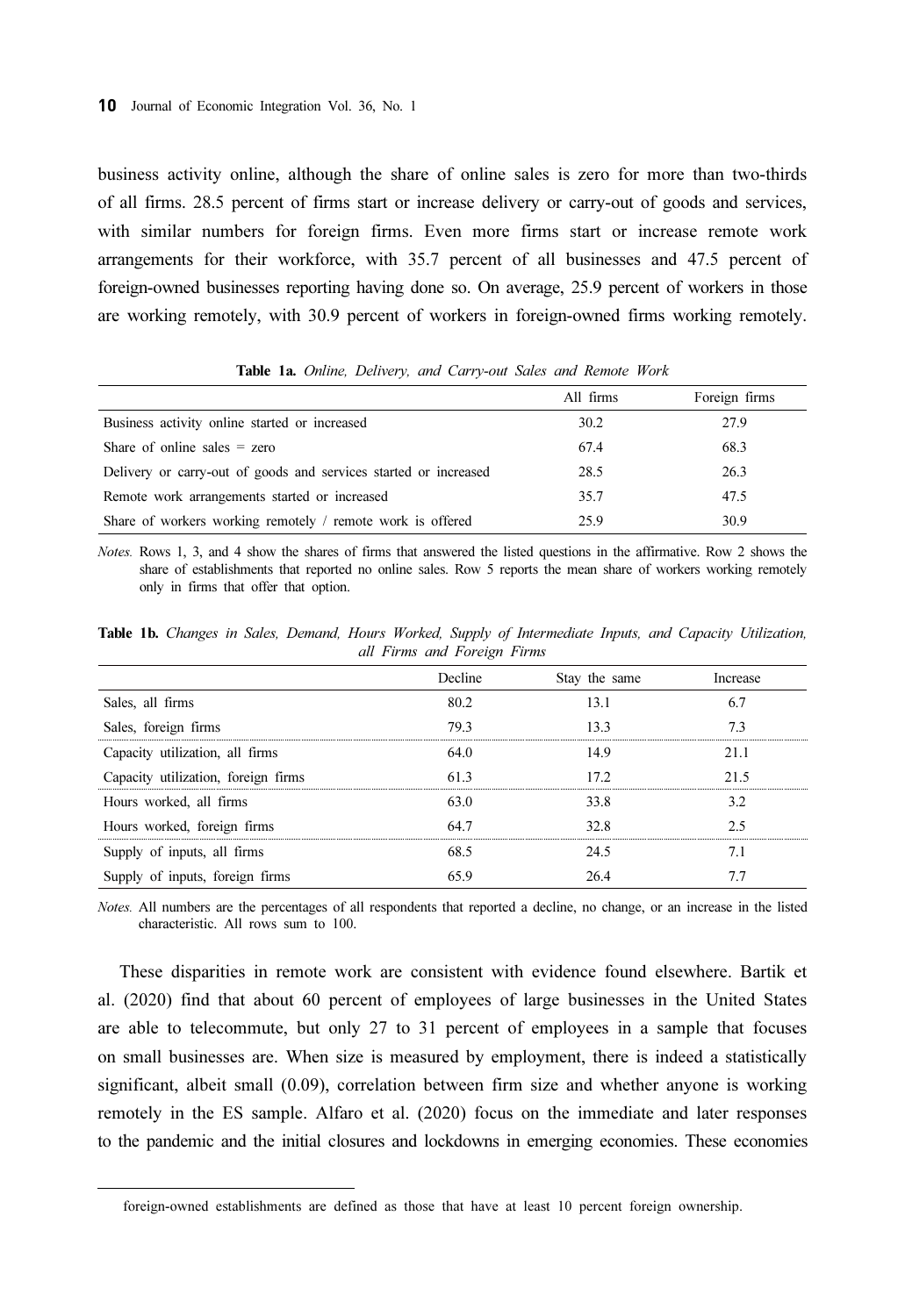are characterized by small firms and informality. Applying data from Colombia to their framework, they find that well over 50 percent of jobs are at risk in the initial stages of the crisis, as many are not suited to remote work and rely on close contact with their customers. This explanation similarly holds in the much larger ES sample for the smaller domestic and less so for the larger foreign firms.

Table 1b documents the share of respondents that see a decline, no change, or increase in sales, capacity utilization, hours worked, and input supplies, again separately for all firms and foreign firms only. Just over 80 percent of firms see their sales decline in the full month prior to the survey compared to the same month in the previous year. Only 6.7 percent see a sales increase. For those that experience a decrease in sales, it is substantial, with a median as well as a mean decrease of about 50 percent. For those businesses that remain open, there are several ways they adjust to falling sales. Capacity utilization falls for 64 percent of all firms. The mean (median) capacity utilization drops from 74.7 (80) to 56.3 (60) percent. Total hours worked per week decrease for 63 percent of all establishments. The corresponding number for foreign-owned firms is slightly higher, almost 65 percent. Overall, sales fall by the most, whereas capacity utilization and hours worked adjust by smaller margins. It is also worth noting that input supplies fall for the majority of firms as well. For all measures, there are scant differences between foreign and domestic firms.

An important measure of a firm's involvement in the global economy is through exporting. The data divide sales into those that are destined for the domestic market and those that are exports (directly or indirectly). For all firms in the sample, regardless of ownership status, the average share of export sales was 11.5 percent before COVID-19. This share falls to 10.2 percent with COVID-19 present. 80.2 percent of firms report that total sales fell compared to the same month in the previous year. Thus, because overall sales fall, the decrease in exports must have been greater than the decline in domestic sales. However, only 55 percent of firms that export at all report a decrease in export sales. It follows that for many exporting firms, the fall in export sales must have been very large, larger than the typical drop in sales to the domestic market.12) This demonstrates that although the pandemic has had a mostly negative effect on overall sales, its effect on exports has been even more pronounced.

Direct and supply chain trade have both been severely impacted by the crisis (Sforza  $\&$ Steininger, 2020). However, as Figure 3a demonstrates, this general result hides a good degree of heterogeneity. Although most countries are below the 45-degree line, in accordance with their share of export sales falling as a result of COVID-19, there are a number of countries with increasing export sales shares, notably Chad and Niger in Africa, as well as Jordan and Italy, which was the first Western European country to be hit hard by the pandemic. For Italy,

<sup>12)</sup> Unfortunately, the COVID-19 survey asks only about shares rather than about sales volumes, as in the regular surveys, so this conclusion has to be drawn indirectly.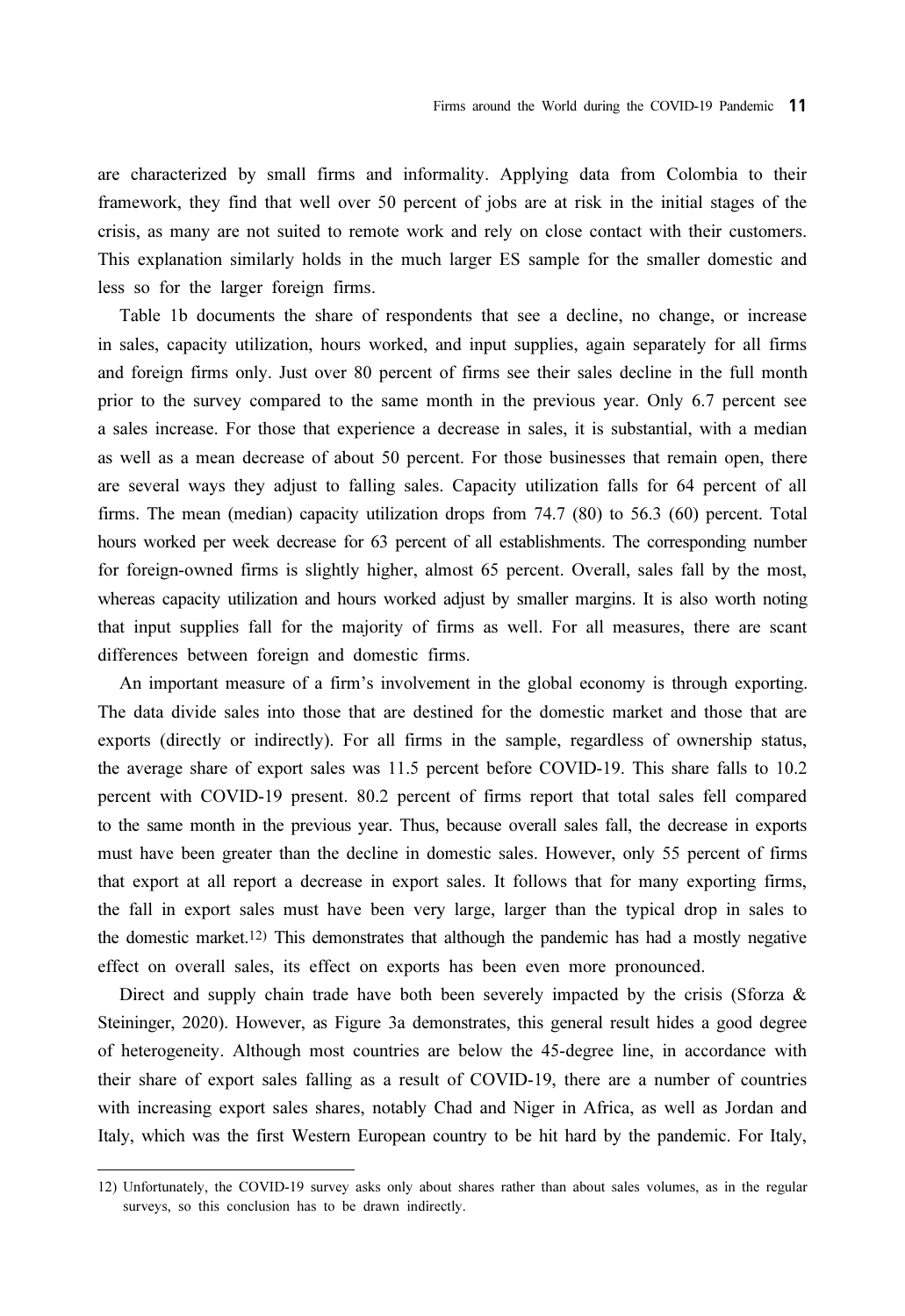

Figure 3a. Export shares of sales pre- and post-COVID-19

Notes. Shown is the 45-degree line. If a country is below the 45-degree line, the pre-COVID-19 export share of sales exceeds that during COVID-19. The opposite holds for countries above the 45-degree line.



Figure 3b. Export shares of sales pre- and post-COVID-19 for foreign-owned firms.

Notes. Shown is the 45-degree line. If a country is below the 45-degree line, the pre-COVID-19 export share of sales exceeds that during COVID-19. The opposite holds for countries above the 45-degree line.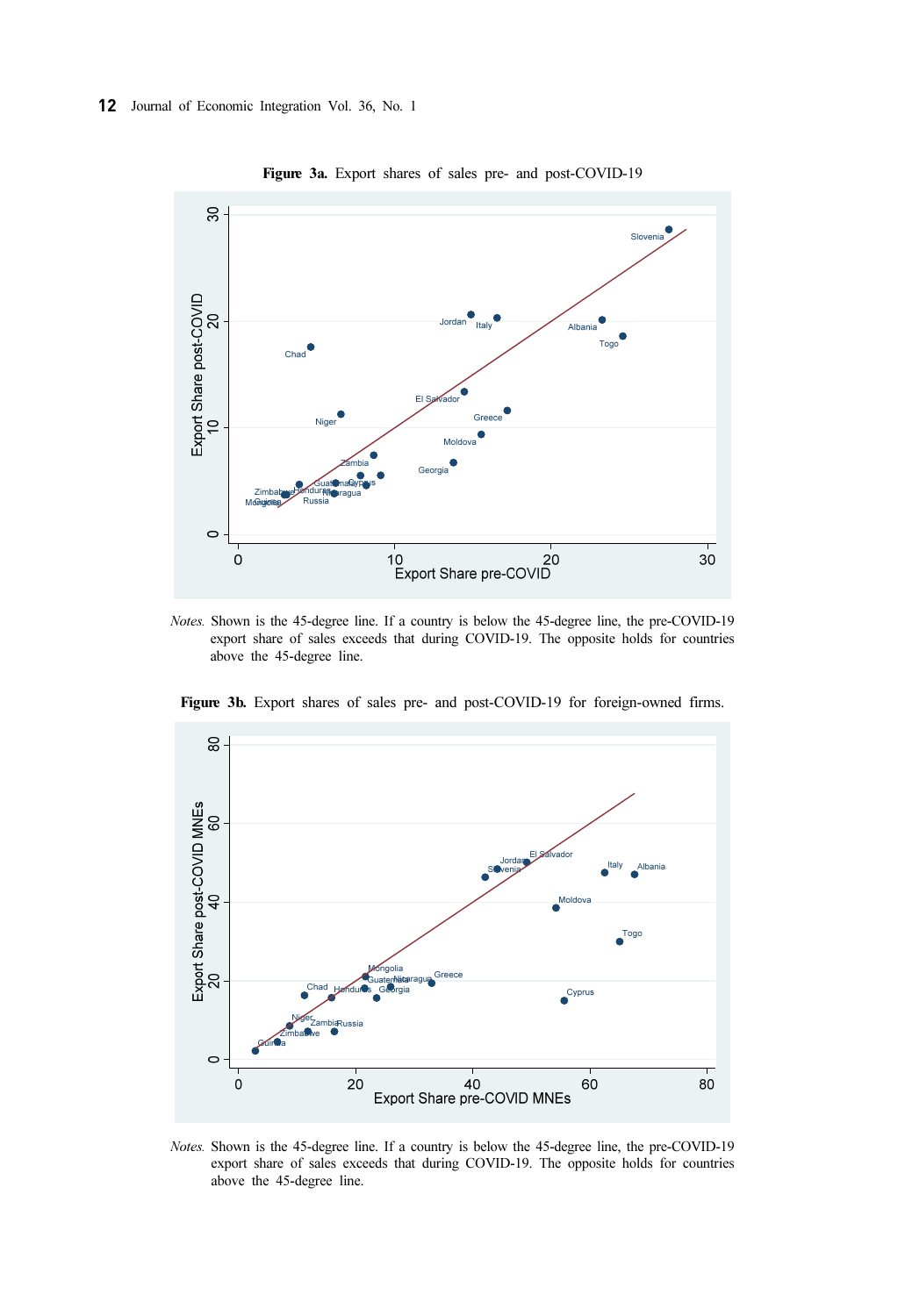the explanation is that export sales only decline for 38 percent of responding firms, whereas overall sales decline for 73.5 percent. Thus, even if some exports fall by more than domestic sales, as must have been the case for all countries combined, this apparently is not the case for Italy or the other countries above the 45-degree line.

The picture is even more dramatic when we look only at multinationals, identified in the data as those firms that are foreign-owned.13) For these firms, exports were 26.7 percent of sales before COVID-19, which unsurprisingly is far higher than the export share for all firms as multinationals are known to have a greater involvement in the world economy than domestic firms (Antràs & Yeaple, 2014). This share falls dramatically to 20.4 percent during the COVID-19 pandemic (an almost 25 percent decline), with a similar share of firms reporting a decrease in sales as all firms (79.3 versus 80.2 percent). 56.5 percent of foreign-owned firms report a decrease in export sales. Figure 3b shows the changes in export shares for multinationals by country. Most countries are below the 45-degree line, indicating a fall in the export share post-COVID-19, in some cases to a dramatic extent. Only a handful of countries are above the 45-degree line, and then only by a small amount. Most notably, two of the countries whose firms experience an overall increase in the export share, Togo and Italy, experience a large decrease for multinationals. This result shows that global supply chains must have been severely impacted for multinationals operating in Italy but that exports remain far more stable for all Italian firms.

Why does the export share fall more dramatically for multinationals? The likeliest explanation is that domestic firms largely export final goods to consumers in foreign markets, whereas multinationals are involved in global supply chains with substantial trade in intermediates. These global supply chains were more severely disrupted by the pandemic than traded goods reaching final consumers were (Meier & Pinto, 2020; Sforza & Steininger, 2020). The ES data provide some evidence supporting this conjecture. Whereas domestic firms source 36.7 percent of their inputs from foreign sources, the corresponding share for foreign-owned firms is 54.3 percent.

We can also look at the heterogeneity of exports and changes in the export share across sectors. Except for transport services, services sectors tend to have lower shares of sales going to exports than manufacturing sectors have, as Figure 4a shows. Among those, textiles, leather, and electronics all have export shares greater than 30 percent prior to the COVID-19 pandemic. Almost all manufacturing sectors see a declining sales share of exports. For services, however, this share only declined for the hotel and restaurant category, where tourism, which has suffered tremendously from the pandemic, accounts for exports. The decline in the export shares among manufacturing sectors is dramatic in a few sectors, such as leather and electronics. For the latter, complex global value chains are important and again, these appear to have suffered the greatest disruption. Figure 4b shows similar trends for foreign-owned firms (some additional

<sup>13)</sup> We cannot identify domestic multinationals (i.e., domestically owned firms that may have foreign affiliates) in the data.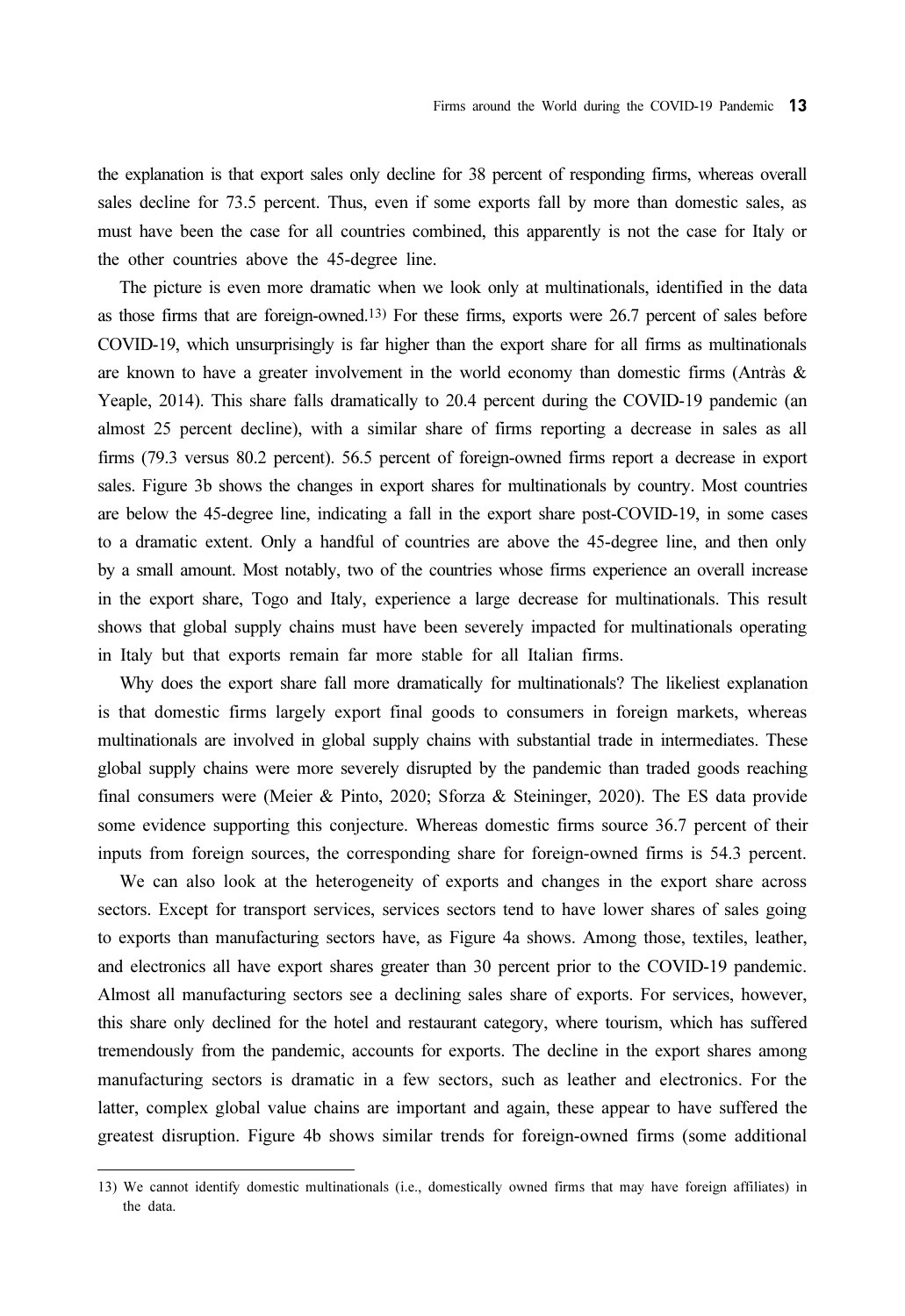

Figure 4a. Export shares before and during the COVID-19 pandemic, cross-country means, by sector

Notes. Sectors with fewer than ten firms are omitted. For each sector, the left bar shows the export share of sales before COVID-19. The right bar shows the export share of sales during the COVID-19 pandemic.



Figure 4b. Export shares before and during the COVID-19 pandemic for foreign-owned firms, by sector

Notes. Sectors with fewer than ten firms are omitted. For each sector, the left bar shows the export share of sales before COVID-19. The right bar shows the export share of sales during the COVID-19 pandemic.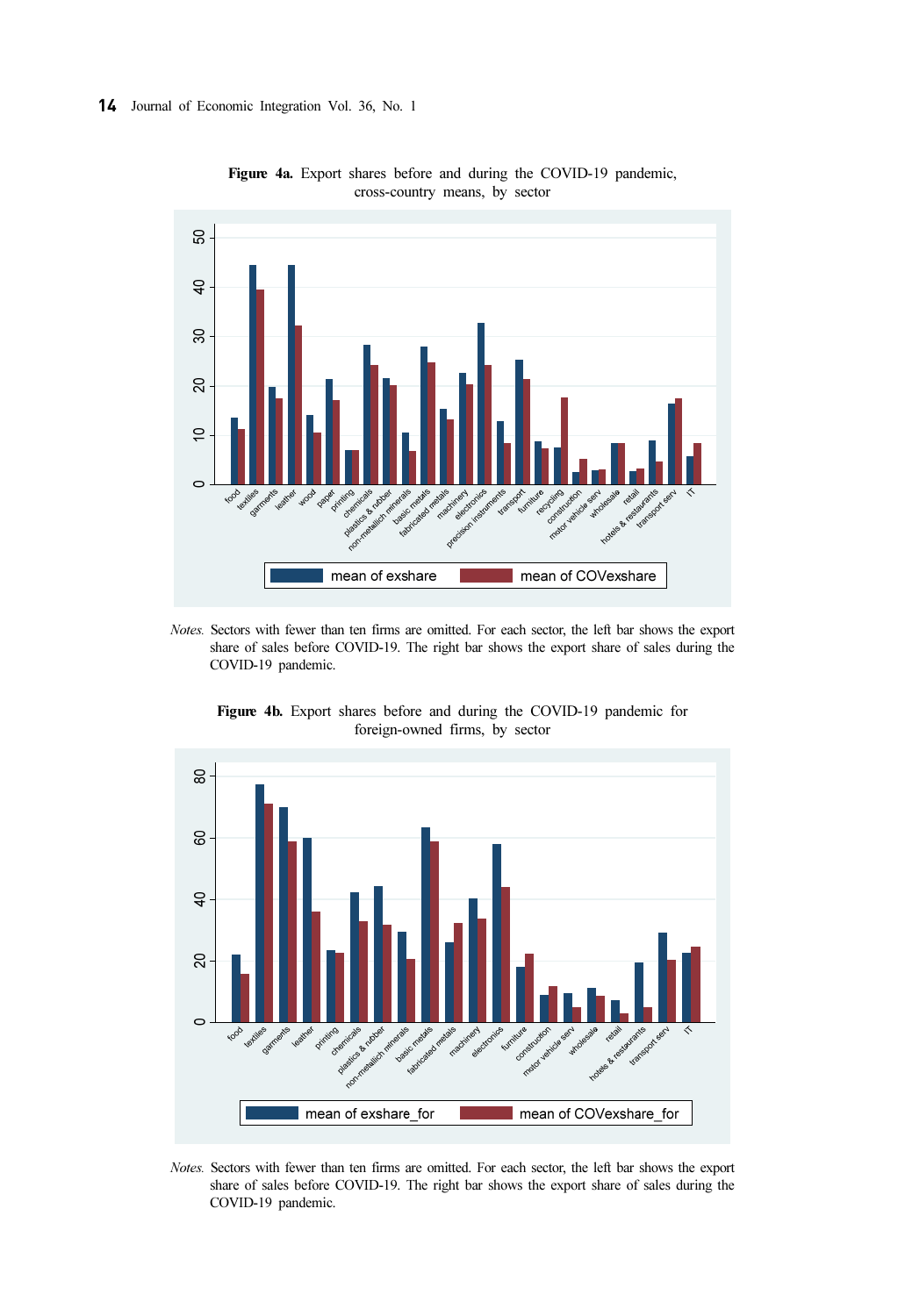sectors with fewer than ten foreign-owned firms are omitted), $14$  but, as before, these firms have considerably higher export shares of their sales than all firms have.

To be more formal, we regress the change in the export share of sales (COVIDshare less pre-COVIDshare) on establishment size, measured as full-time employment, indicator variables for whether a firm is foreign-owned and whether it is in manufacturing and the share of inputs that are sourced from abroad. All of these variables are indicators that a firm is more likely to be involved internationally via exporting. As shown in Table 2, the coefficients on these variables are all statistically significant with negative signs. This implies that the drops in the shares of export sales are bigger for larger, foreign-owned, and manufacturing firms as well as those with a higher share of inputs sourced from abroad, confirming that firms with these characteristics are hit harder by the decrease in international trade resulting from the pandemic. Specifically, using the preferred specification (4), which includes country and sector fixed effects, a foreign-owned firm experiences a 6.5 percentage point greater decrease in the share of export sales than a domestic firm does, all else equal. A manufacturing firm's decrease in exports is 17 percentage points greater than that of a services firm. A ten percentage point greater reliance on imported intermediates is associated with a 1.2 percent greater decrease in exports. All of these results are statistically significant regardless of whether country and/or sector fixed effects are included, although the exact magnitudes differ.

|                        | H                   |                     | $\left(3\right)$      | (4)                  |
|------------------------|---------------------|---------------------|-----------------------|----------------------|
| Establishment size     | $-0.002*(0.001)$    | $-0.002(0.001)$     | $-0.003**$ (0.001)    | $-0.002*(0.001)$     |
| Foreign-owned          | $-7.956***$ (2.272) | $-6.805***$ (2.352) | $-6.834***$ $(2.262)$ | $-6.548***$ (2.313)  |
| Manufacturing          | $-5.799***$ (1.973) | $-6.507***$ (1.964) | $-17.804***$ (6.455)  | $-17.097***$ (6.546) |
| Imported Intermediates | $-0.097***$ (0.024) | $-0.106***$ (0.025) | $-0.133***$ $(0.025)$ | $-0.123***$ (0.027)  |
| Country FE?            | No                  | Yes                 | No                    | Yes                  |
| Sector FE?             | No                  | No                  | Yes                   | Yes                  |
| R-squared              | 0.022               | 0.104               | 0.053                 | 0.131                |

Table 2. Changes in the Export Share as a Function of Firm Characteristics

Notes. This table shows the results of regressing the change in the share of export sales pre-COVID-19 to after the emergence of COVID-19 on establishment size (i.e., the number of workers), an indicator of whether an establishment is foreign-owned, whether it is in manufacturing and the share of imported intermediate goods. Robust standard errors are shown in parentheses. All regressions have 2,111 observations. Column (1) includes only the indicated variables. Column (2) additionally includes country fixed effects (FE), column (3) also includes sector FE, and column (4) includes both sets of FE. \* indicates p-value<0.1, \*\* indicates p-value<0.05, and \*\*\* indicates p-value<0.01.

<sup>14)</sup> The additional excluded sectors are wood, paper, precision instruments, transport machines, and recycling.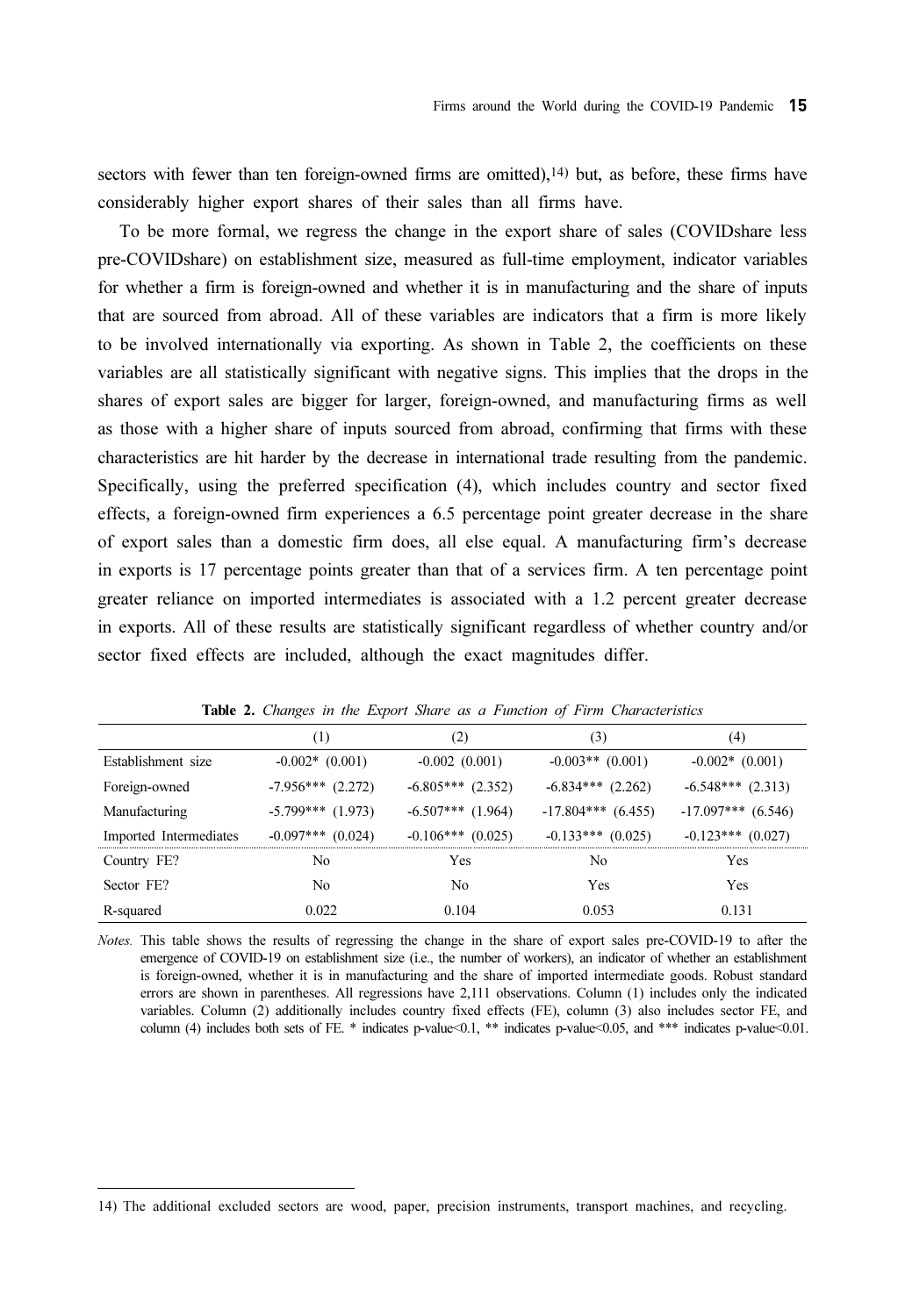16 Journal of Economic Integration Vol. 36, No. 1

## IV. Conclusion

Businesses across the world have been impacted by the COVID-19 pandemic. This study provides evidence from surveys that were entirely conducted during the pandemic in 21 countries across the world to gauge some of the pandemic's effects. The countries are mostly developing and transition economies plus Italy, Greece, and Cyprus. Notably, the surveys not only include some retrospective questions comparing businesses during with just before the pandemic but since they are based on representative samples of firms that were surveyed fairly recently before the pandemic, a direct comparison to those times is sometimes possible rather than having to rely on retrospective recall of respondents. The results show that many businesses had to close, most temporarily, some permanently, especially in hard-hit sectors, such as hotels and restaurants. Although some businesses have shifted more to online sales and remote work, the majority have not, as many jobs are not well suited to remote work in the mostly small businesses that comprise the sample and are typical for most of the surveyed countries.

The analysis of the international involvement of these firms reveals that exports have suffered more than domestic sales. The share of sales that are exports has fallen for all firms but has fallen much more for multinationals, which have a far higher export sales share than domestically owned firms. The impact has also been greater for big firms, firms in manufacturing rather than services, and firms that rely more heavily on imported inputs. The analysis also reveals significant heterogeneity both across countries and sectors. Some countries seem to have benefited from the global decline in exports and have expanded their export shares, although the majority of firms in most countries report decreasing exports. In the countries with increased export shares, domestic rather than foreign-owned firms are the beneficiaries. Among sectors, certain services, such as hotels and restaurants, and labor-intensive industries, such as garments, leather, and electronics, have been more heavily impacted than capital-intensive industries, such as chemicals and machinery.

Clearly, as this global pandemic is ongoing, there will be further impacts on firms around the world and the global trading system and global value chains. However, it is illuminating to observe the drastic immediate impact of the crisis on a worldwide basis.

## References

Alfaro, L., Becerra, O., & Eslava, M. (2020). EMEs and COVID-19: Shutting down in a world of informal and tiny firms (National Bureau of Economic Research Working Paper, No. 27360). National Bureau of Economic Research.

Antràs, P., & Yeaple, S. R. (2014). Multinational firms and the structure of international trade. In G.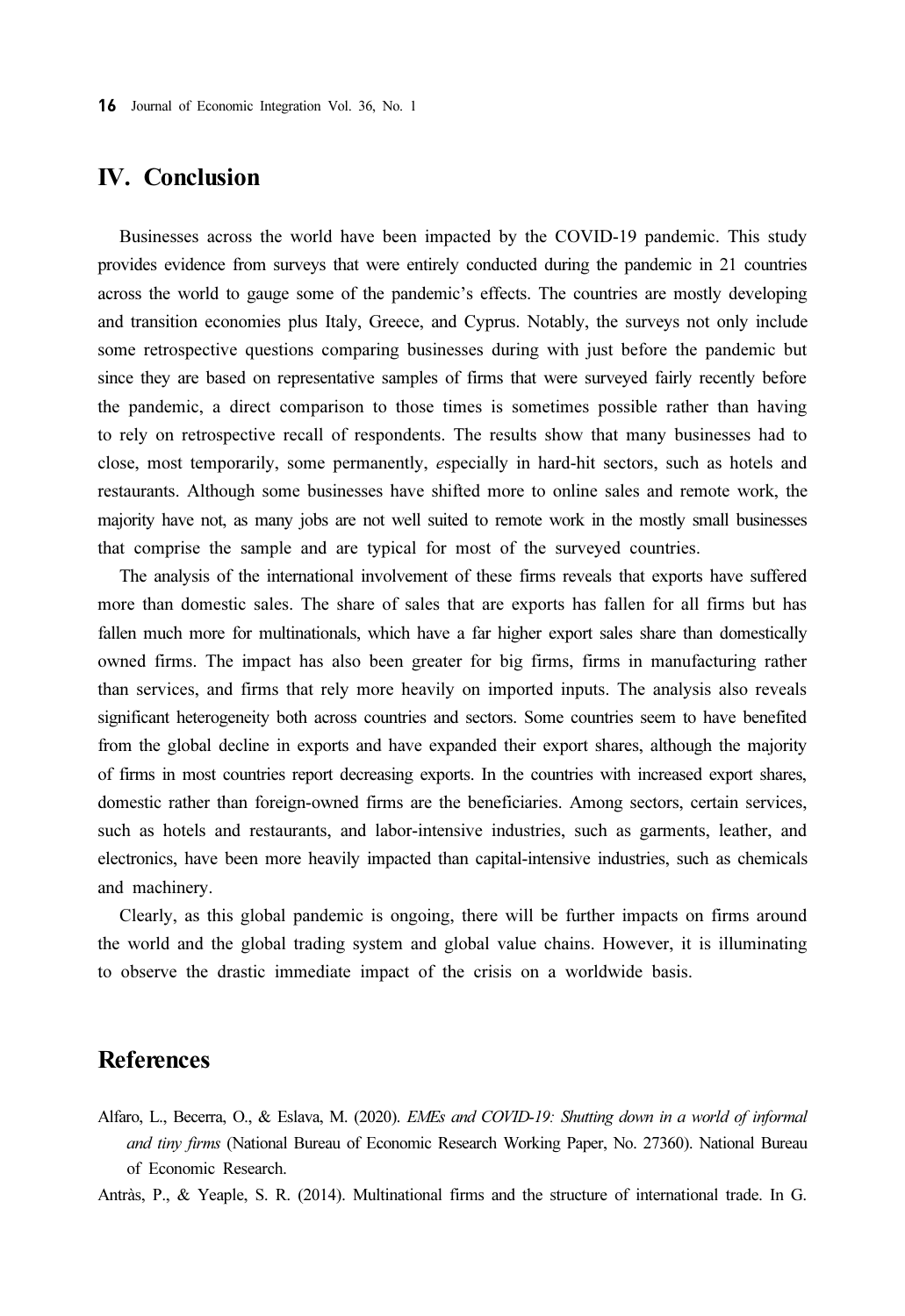Gopinath, E. Helpman, & K. Rogoff (Eds.), Handbook of International Economics (Vol. 4; pp. 55-130). Amsterdam, The Netherlands: North Holland.

- Bartik, A. W., Cullen, Z. B., Glaeser, E. L., Luca, M., & Stanton, C. T. (2020). What jobs are being done at home during the COVID-19 crisis? Evidence from firm-level surveys. (National Bureau of Economic Analysis Working Paper, No. 27422).
- Fairlie, R. W. (2020). The impact of COVID-19 on small business owners: The first three months after social-distancing restrictions. (National Bureau of Economic Analysis Working Paper, No. 27462).
- Markusen, J. R. (2002). Multinational firms and the theory of international trade. Cambridge, MA: The MIT Press.

Meier, M., & Pinto, E. (2020). COVID-19 supply chain disruptions. Covid Economics, 48, 139-170.

Sforza, A., & Steininger, M. (2020). Globalization in the time of COVID-19. Covid Economics, 19, 159-210.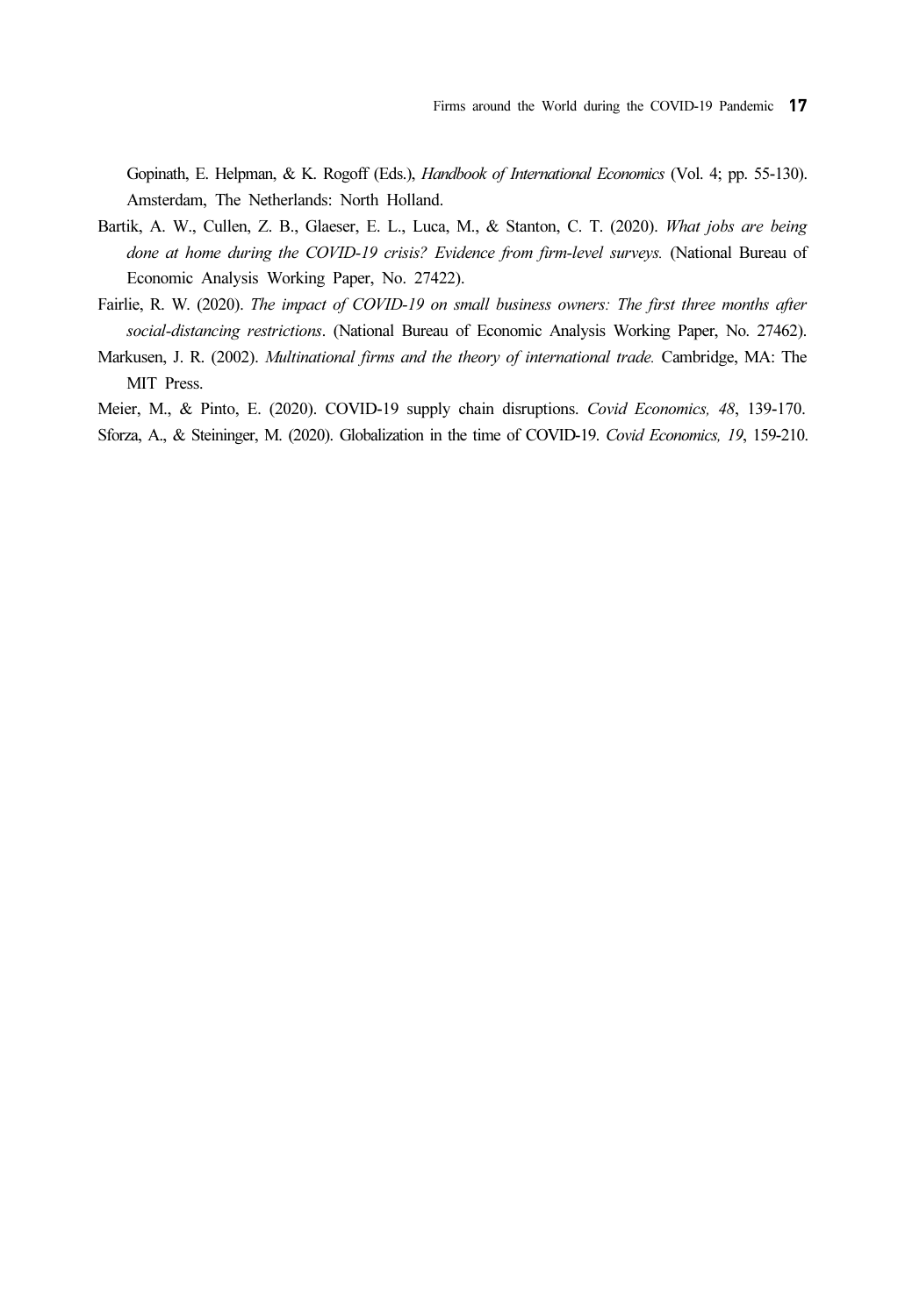| Country                   | Survey Period    | COVID prevalence |
|---------------------------|------------------|------------------|
| Albania (342 dom, 35 for) | June 5-26        | 5.7 / 22         |
| Armenia (120)             | June 9-19        | 172.9 / 173.9    |
| Chad (131, 22)            | June 18-28       | <0.1 / <0.1      |
| Cyprus (347, 13)          | June 3-29        | 3.1 / 1.3        |
| El Salvador (622, 97)     | June 10-August 6 | 12.6 / 64.5      |
| Georgia (513, 68)         | June 2-10        | 2.6 / 1.2        |
| Greece (536, 64)          | June3-July 1     | 0.5 / 1.8        |
| Guatemala (297, 48)       | June 24-August 7 | 30.7 / 44.8      |
| Guinea (132, 18)          | June 16-27       | 4.3 / 4          |
| Honduras (294, 38)        | June 25-August 6 | 67.8 / 58.1      |
| Italy (723, 37)           | May 27-June 26   | 8.9 / 4.4        |
| Jordan (564, 37)          | July 5-August 12 | 0.6 / 1.2        |
| Moldova (322, 38)         | May 19-29        | 62 / 57.7        |
| Mongolia (345, 15)        | August 3-15      | 0.2 / 0.2        |
| Nicaragua $(272, 61)$     | June 17-August 6 | 7.8 / 5          |
| Niger (137, 14)           | June 17-27       | 0.3 / 0.2        |
| Russia (1269, 54)         | June 3-29        | 61 / 47.6        |
| Slovenia (341, 68)        | July 6-August 5  | 9 / 5.7          |
| Togo $(99, 51)$           | June 16-27       | 0.6 / 1.3        |
| Zambia (423, 178)         | June 16-July 14  | 1.6 / 3.1        |
| Zimbabwe (484, 116)       | June 12-July 13  | 0.8 / 2.4        |

Table A1. Sample Countries and Survey Periods (all in 2020)

Notes. The numbers in parentheses after each country name represent the number of domestic and foreign establishments surveyed, respectively.

The COVID-19 prevalence shows the seven-day rolling averages of new cases per one million inhabitants on the day before the start of the survey / on the last day of the survey, respectively. Source: The Financial Times Dashboard (ft.com/covid19). See there for data sources for various countries.